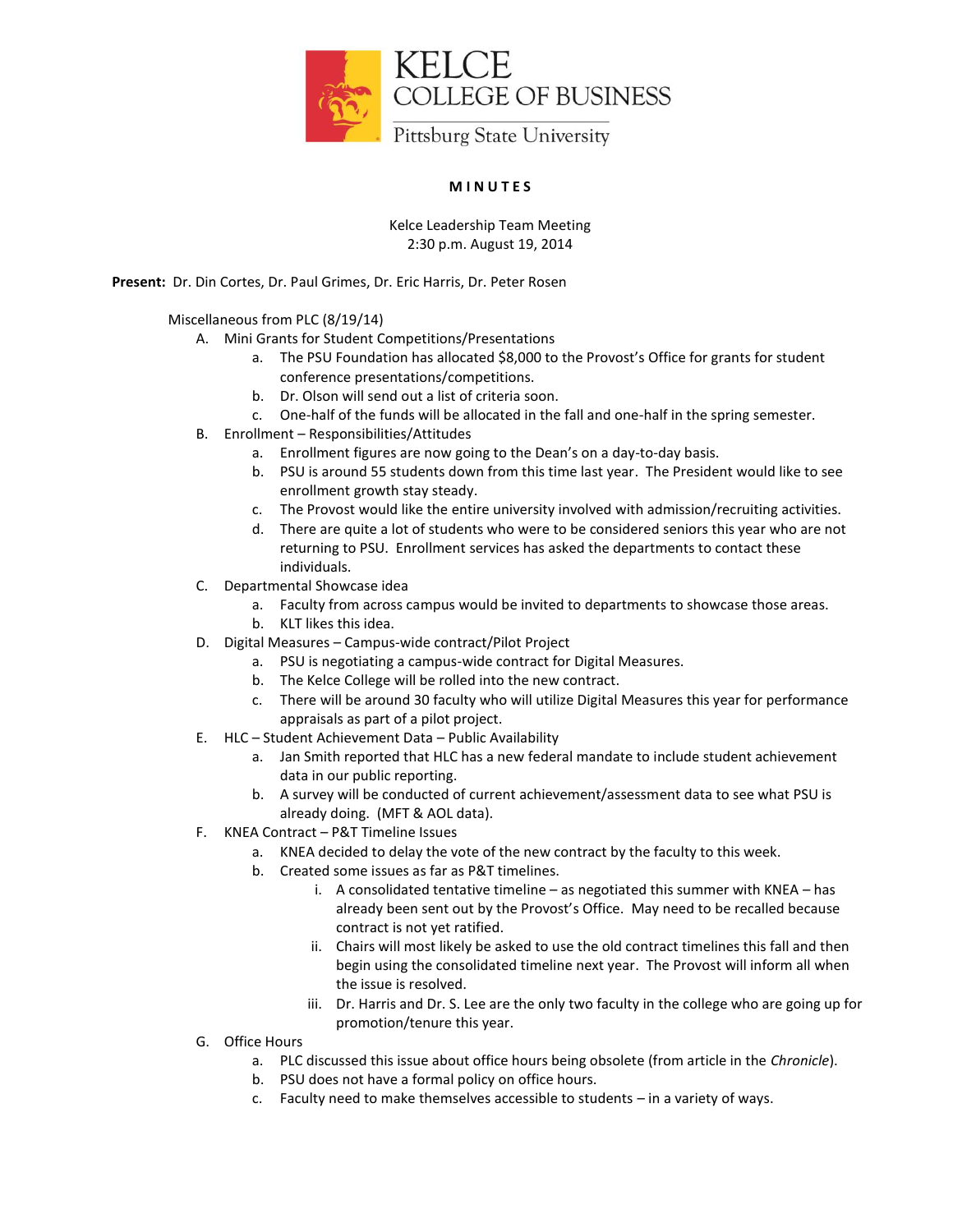- H. Professional Development day was a big success this year.
	- a. Peter, Anil, Lynn and Suzanne presented sessions
- I. College Specific
	- A. Scholarship Awards
		- a. There were three scholarships that still need to be awarded. Chairs will find students for these awards.
		- b. Dr. Rosen reported that the university (ACIS) received funding from Phillips 66 (awards to scholarships, career services and student organizations).
	- B. MBA Review Task Force
		- a. MBA Review Task Force met last week.
		- b. Dr. Grimes will send a memo to all faculty in Kelce to explain what is expected to be accomplished this semester with the MBA program.
		- c. Discussed that the MBA Program needs to be a self-contained program.
			- i. Homeland Security will have a new policy in place by next year to require that all students have non-conditional visas.
			- ii. Right now the vast majority of MBA students are here on conditional visas.
	- C. Kelce Capital Campaign / Upcoming Meeting
		- a. Feedback from announcement of the new Capital Campaign.
			- i. There has been no feedback from faculty  $-$  discussed that this is the silent phase which may have been misconstrued by some.
	- D. Assessment Feedback Reports / Program Reviews
		- a. Assessment feedback reports discussion will be tabled for another meeting.
		- b. Program Review reports will be due to Dr. Grimes by September 1.
	- E. Update Contact Info contact list will be distributed when finalized
	- F. Chamber Coffees
		- a. Distributed a list of weekly Chamber Coffees.
		- b. Dr. Grimes would like to have Kelce represented at each of these meetings.
		- c. Chairs were asked to send dates they are available to attend to Mimi.
	- G. A list of dates that Dr. Grimes will be off campus was distributed. Dr. Grimes will assign the Chairs to fill in as needed.
- II. Welcome Back to School Picnic Next Tuesday Workers Needed!
	- a. Need faculty assistance with the picnic.
	- b. GA's and others are needed especially to set up and take-down.
	- c. Fastenal will be in attendance and will be donating all of the water for the event.
	- d. PLC has been invited to the picnic.
- III. Updates and Announcements
	- A. Din Cortes (ECON)
		- a. Dr. Cortes' trip to Paraguay and the course he taught went well. He had 23 students in the class. He also met with administrators at the university. Several students have been recruited to come to PSU.
	- B. Eric Harris (MGMKT/MBA)
		- a. He has been enrolling a lot of MBA students. Group enrollment of exchange students did not work well.
		- b. He visited with Pete Esch yesterday and has scheduled a meeting to work with Sonic Restaurants (which he owns) on research.
	- C. Mike Muoghalu On Administrative Leave
	- D. Peter Rosen (ACIS)
		- a. First department meeting will be held next week.
		- b. Discussed CLEP test taken and passed by a student.
		- c. Will be going to Leggett & Platt next week with Career Services.